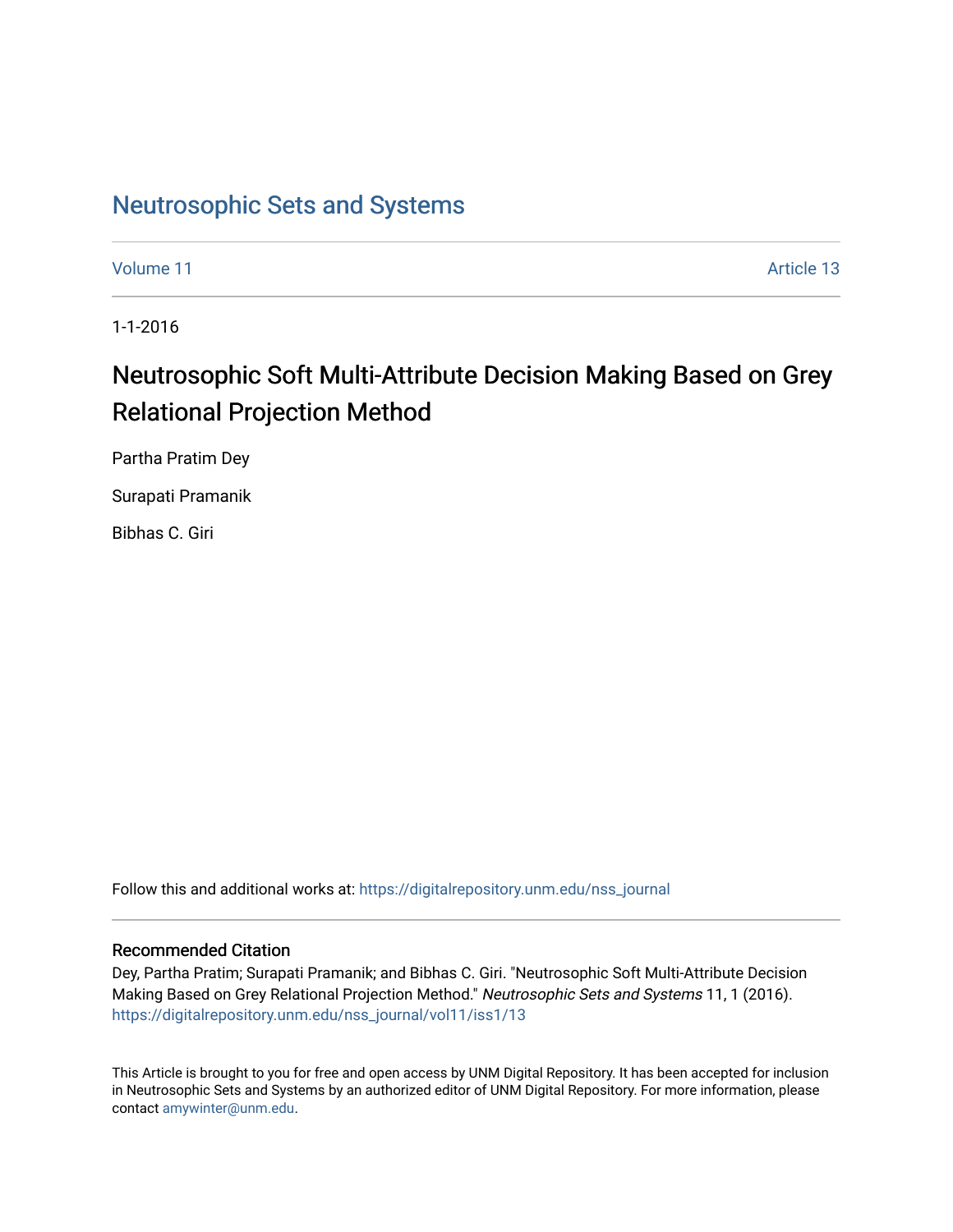



98

# NEUTROSOPHIC SOFT MULTI-ATTRIBUTE DECISION MAKING BASED ON GREY RELATIONAL PROJECTION METHOD

**Partha Pratim Dey<sup>1</sup> , Surapati Pramanik<sup>2</sup> , and Bibhas C. Giri<sup>3</sup>**

<sup>1</sup>Department of Mathematics, Jadavpur University, Kolkata-700032, West Bengal, India. E-mail: parsur.fuzz@gmail.com <sup>2\*</sup>Department of Mathematics, Nandalal Ghosh B.T. College, Panpur, P.O.-Narayanpur, District –North 24 Parganas, Pin code-743126, West Bengal, India. E-mail: sura\_pati@yahoo.co.in

<sup>3</sup>Department of Mathematics, Jadavpur University, Kolkata-700032, West Bengal, India. E-mail: bcgiri.jumath@gmail.com

**Abstract**. The present paper proposes neutrosophic soft multi-attribute decision making based on grey relational projection method. Neutrosophic soft sets is a combination of neutrosophic sets and soft sets and it is a new mathematical apparatus to deal with realistic problems in the fields of medical sciences, economics, engineering, etc. The rating of alternatives with respect to choice parameters is represented in terms of neutrosophic soft sets.

The weights of the choice parameters are completely unknown to the decision maker and information entropy method is used to determine unknown weights. Then, grey relational projection method is applied in order to obtain the ranking order of all alternatives. Finally, an illustrative numerical example is solved to demonstrate the practicality and effectiveness of the proposed approach.

**Keywords:** Neutrosophic sets; Neutrosophic soft sets; Grey relational projection method; Multi-attribute decision making.

# **1 Introduction**

In real life, we often encounter many multi-attribute decision making (MADM) problems that cannot be described in terms of crisp numbers due to inderminacy and inconsistency of the problems. Zadeh [1] incorporated the degree of membership and proposed the notion of fuzzy set to handle uncertainty. Atanassov [2] introduced the degree of non-membership and defined intuitionistic fuzzy set to deal with imprecise or uncertain decision information. Smarandache [3, 4, 5, 6] initiated the idea of neutrosophic sets (NSs) by using the degree of indeterminacy as independent component to deal with problems involving imprecise, indeterminate and inconsistent information which usually exist in real situations. In NSs, indeterminacy is quantified and the truth-membership, indeterminacy-membership, falsitymembership functions are independent and they assume the value from  $] 0, 1^{\dagger}$  [. However, from scientific and realistic point of view Wang et al. [7] proposed single valued NSs (SVNSs) and then presented the set theoretic operators and various properties of SVNSs.

Molodtsov [8] introduced the soft set theory for dealing with uncertain, fuzzy, not clearly described objects in 1999. Maji et al. [9] applied the soft set theory for solving decision making problem. Maji et al. [10] also defined the operations AND, OR, union, intersection of two soft sets and also proved several propositions on soft set operations. However, Ali et al. [11] and Yang [12] pointed out that some assertions of Maji et al. [10] are not true in general, by counterexamples. The soft set theory have received a great deal of attention from the researchers and many researchers have combined soft sets with other sets to make different hybrid structures like fuzzy soft sets [13], intuitionistic fuzzy soft sets [14], vague soft sets [15] generalized fuzzy soft sets [16], generalized intuitionistic fuzzy soft [17], possibility vague soft set [18], etc. The different hybrid systems have had quite impact on solving different practical decision making problems such as medical diagnosis [16, 18], plot selection, object recognition [19], etc where data set are imprecise and uncertain. Maji et al. [13, 14] incorporated fuzzy soft sets and intuitionistic soft sets based on the nature of the parameters involved in the soft sets. Cağman et al. [20] redefined fuzzy soft sets and their properties and then developed fuzzy soft aggregation operator for decision problems. Recently, Maji [21] introduced the concept of neutrosophic soft sets (NSSs) which is a combination of neutrosophic sets [3, 4, 5, 6] and soft sets [8], where the parameters are neutrosophic sets. He also introduced several definitions and operations on NSSs and presented an application of NSSs in house selection problem. Maji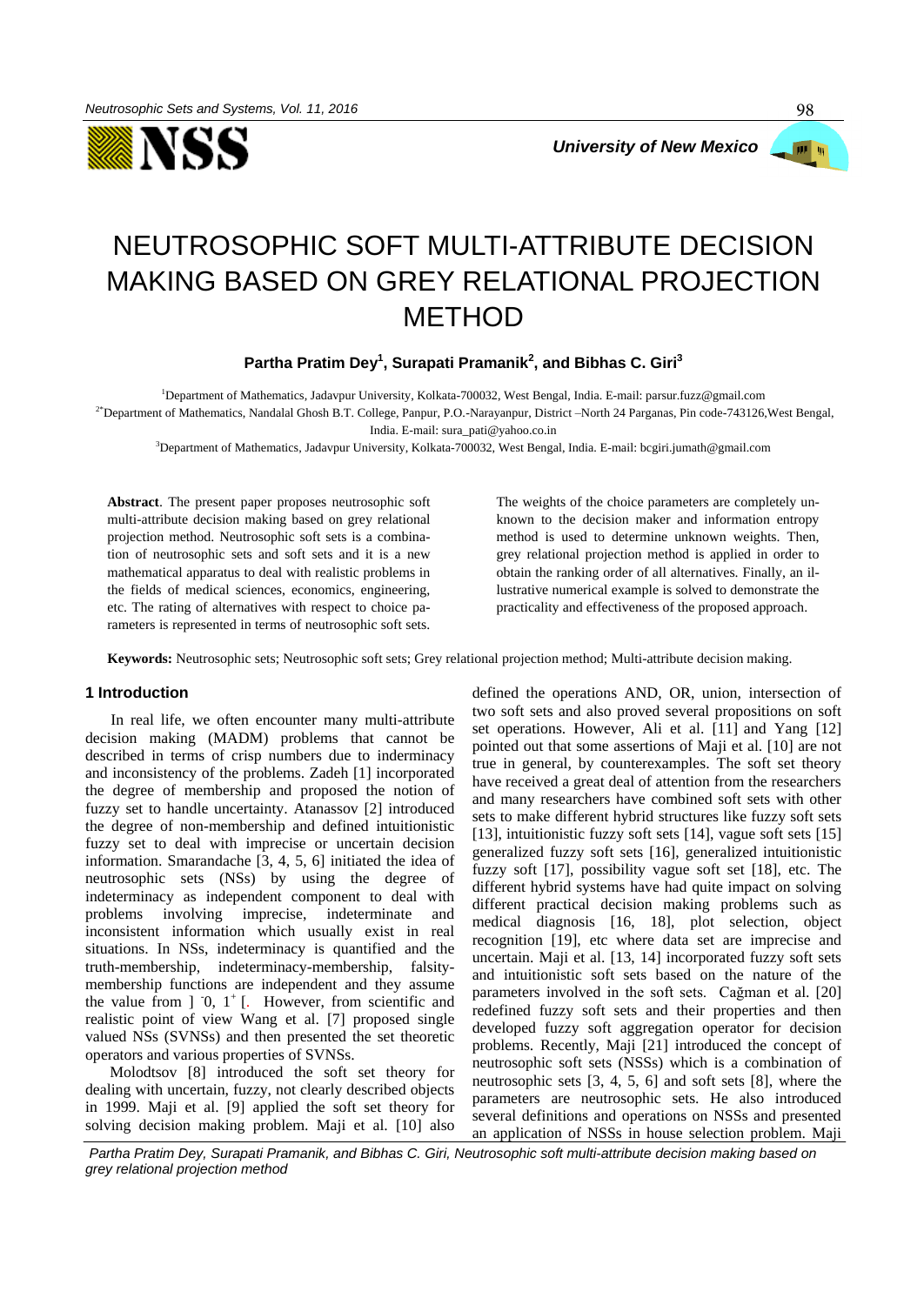[22] further studied weighted NSSs by imposing some weights on the parameters. Based on the concept of weighted NSSs, Maji [23] solved a multi-criteria decision making problem.

 MADM problem generally comprises of selecting the most suitable alternative from a set of alternatives with respect to their attributes and it has received much attention to the researchers in the field of decision science, management, economics, investment [24, 25], school choice [26], etc. Grey relational analysis (GRA) [27] is an effective tool for modeling MADM problems with complicated interrelationships between numerous factors and variables. GRA is applied in a range of MADM problems such as agriculture, economics, hiring distribution [28], marketing, power distribution systems [29], personal selection, teacher selection [30], etc. Biswas et al. [24] investigated entropy based GRA method for solving MADM problems under single valued neutrosophic assessments. Biswas et al. [25] also studied GRA based single valued neutrosophic MADM problems with incomplete weight information. Mondal and Pramanik [26] presented a methodological approach to select the best elementary school for children using neutrosophic MADM with interval weight information based on GRA. Mondal and Pramanik [31] also developed rough neutrosophic MADM based on modified GRA.

Zhang et al. [32] developed a new grey relational projection (GRP) method for solving MADM problems in which the attribute value takes the form of intuitionistic trapezoidal fuzzy number, and the attribute weights are unknown. In this paper, we have extended the concept of Zhang et al. [32] to develop a methodology for solving neutrosophic soft MADM problems based on grey relational projection method with unknown weight information.

Rest of the paper is organized as follows. Section 2 presents some definitions concerning NS, SVNS, soft sets, and neutrosophic soft sets. A neutrosophic soft MADM based on GRP method is discussed in Section 3. In Section 4, we have solved a numerical example in order to demonstrate the proposed procedure. Finally, Section 5 concludes the paper.

### **2 Preliminaries**

In this section we briefly present some basic definitions regarding NSs, SVNSs, soft sets, and NSSs.

#### **2.1 Neutrosophic set**

**Definition 1** [3, 4, 5, 6] Consider *X* be a universal space of objects (points) with generic element in *X* denoted by *x*.

Then a NS is defined as follows:

 $A = \{x, \langle T_A(x), I_A(x), F_A(x) \rangle \mid x \in X\}.$ 

where,  $T_A(x)$ ,  $I_A(x)$ ,  $F_A(x)$ :  $X \rightarrow ]0, 1^{\dagger}]$  are the truthmembership, indeterminacy-membership, and falsitymembership functions, respectively and  $0 \leq \sup T_A(x)$  +  $\sup I_A(x) + \sup F_A(x) \leq 3^+$ . We consider the NS which assmes the value from the subset of  $[0, 1]$  because]  $[0, 1^+$ [ will be hard to apply in real world science and engineering problems.

**Definition 2** [7] Let *X* be a universal space of points with generic element in *X* represented by *x*. Then a SVNS  $\tilde{N}$  $\subset X$  is characterized by a truth-membership function  $T_{\tilde{N}}(x)$ , a indeterminacy-membership function  $I_{\tilde{N}}(x)$ , and a falsity-membership function  $F_{\tilde{N}}(x)$  with  $T_{\tilde{N}}(x)$ ,  $I_{\tilde{N}}(x)$ ,  $F_{\tilde{N}}(x) : X \to [0, 1]$  for each point  $x \in X$  and we have,  $0 \leq \sup T_{\tilde{N}}(x) + \sup I_{\tilde{N}}(x) + \sup F_{\tilde{N}}(x) \leq 3.$ 

**Definition 3 [7]** The complement of a SVNS  $\tilde{N}$  is represented by  $\widetilde{N}^c$  and is defined by

$$
\mathrm{T}_{\widetilde{\mathrm{N}}^{\mathrm{c}}}\left(x\right)=\mathrm{F}_{\widetilde{\mathrm{N}}}\left(x\right)\;;\;\;\mathrm{I}_{\widetilde{\mathrm{N}}^{\mathrm{c}}}\left(x\right)=\;1\;- \;\mathrm{I}_{\widetilde{\mathrm{N}}}\left(x\right)\;;\;\;\mathrm{F}_{\widetilde{\mathrm{N}}^{\mathrm{c}}}\left(x\right)=\mathrm{T}_{\widetilde{\mathrm{N}}}\left(x\right)
$$

**Definition 4 [7]** For two SVNSs  $\widetilde{N}_A$  and  $\widetilde{N}_B$ 

$$
\widetilde{N}_{A} = \{x, \left\langle T_{\widetilde{N}_{A}}(x), I_{\widetilde{N}_{A}}(x), F_{\widetilde{N}_{A}}(x) \right\rangle \mid x \in X\}
$$

and

$$
\widetilde{N}_{B} = \{x, \left\langle T_{\widetilde{N}_{B}}(x), I_{\widetilde{N}_{B}}(x), F_{\widetilde{N}_{B}}(x) \right\rangle \mid x \in X\}
$$
\n1. 
$$
\widetilde{N}_{A} \subseteq \widetilde{N}_{B} \text{ if and only if}
$$
\n
$$
T_{\widetilde{N}_{A}}(x) \leq T_{\widetilde{N}_{B}}(x); I_{\widetilde{N}_{A}}(x) \geq I_{\widetilde{N}_{B}}(x); F_{\widetilde{N}_{A}}(x) \geq F_{\widetilde{N}_{B}}(x)
$$
\n2. 
$$
\widetilde{N}_{A} = \widetilde{N}_{B} \text{ if and only if}
$$
\n
$$
T_{\widetilde{N}_{A}}(x) = T_{\widetilde{N}_{B}}(x); I_{\widetilde{N}_{A}}(x) = I_{\widetilde{N}_{B}}(x); F_{\widetilde{N}_{A}}(x) = F_{\widetilde{N}_{B}}(x); \forall x \in X.
$$

$$
\mathbf{3.}~\tilde{N}_{\scriptscriptstyle{A}} \cup \tilde{N}_{\scriptscriptstyle{B}}
$$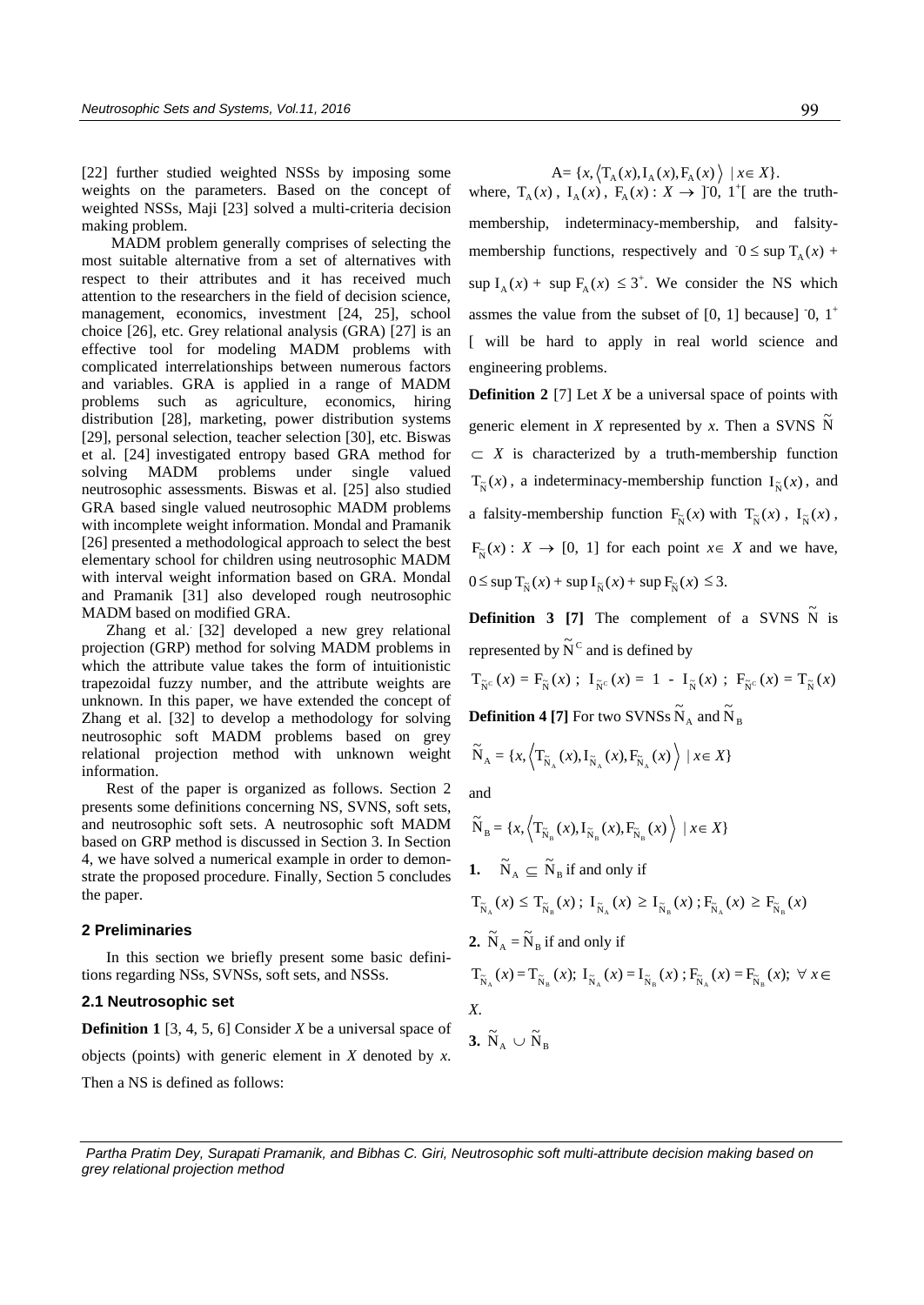$$
= \left\{ \left\langle x, \max\{T_{\tilde{N}_A}(x), T_{\tilde{N}_B}(x)\}, \min\{I_{\tilde{N}_A}(x), I_{\tilde{N}_B}(x)\}, \right\rangle \atop \min\{F_{\tilde{N}_A}(x), F_{\tilde{N}_B}(x)\} | x \in X \right\}
$$
\n4.  $\tilde{N}_A \cap \tilde{N}_B$ \n
$$
= \left\{ \left\langle x, \min\{T_{\tilde{N}_A}(x), T_{\tilde{N}_B}(x)\}, \max\{I_{\tilde{N}_A}(x), I_{\tilde{N}_B}(x)\}, \right\rangle \atop \max\{F_{\tilde{N}_A}(x), F_{\tilde{N}_B}(x)\} | x \in X \right\rangle \right\}
$$

**Definition 5 [7]** The Hamming distance between  $\tilde{N}_A$  =  ${x_i, \langle T_{\tilde{N}_A}(x_i), I_{\tilde{N}_A}(x_i), F_{\tilde{N}_A}(x_i) \rangle \mid x_i \in X}$  and  $\tilde{N}_B$  =  ${x_i, \langle} T_{\tilde{N}_B}(x_i), I_{\tilde{N}_B}(x_i), F_{\tilde{N}_B}(x_i) \rangle | x_i \in X}$  is defined as given

below.

$$
H (\tilde{N}_A, \tilde{N}_B) = \frac{1}{3} \sum_{i=1}^{n} |T_{\tilde{N}_A}(x_i) - T_{\tilde{N}_B}(x_i)| + |I_{\tilde{N}_A}(x_i) - I_{\tilde{N}_B}(x_i)|
$$
  

$$
I_{\tilde{N}_B}(x_i) + |F_{\tilde{N}_A}(x_i) - F_{\tilde{N}_B}(x_i)|
$$
 (1)

with the property:  $0 \leq H(\widetilde{N}_A, \widetilde{N}_B) \leq 1$ .

# **2.2 Soft sets and Neutrosophic soft sets**

**Definition 6** [8] Suppose U is a universal set, F is a set of parameters and P (U) is a power set of U. Consider a nonempty set A, where  $A \subset F$ . A pair (M, A) is called a soft set over U, where M is a mapping given by M:  $A \rightarrow P$  (U). **Definition 7** [21] Let U be an initial universal set. Let F be a set of parameters and A be a non-empty set such that A  $\subset$  F. P(U) represents the set of all neutrosophic subsets of U. A pair (M, A) is called a NSS over U, where M is a mapping given by M:  $A \rightarrow P$  (U).

In other words, (M, A) over U is a parameterized family f of all neutrosophic sets over U.

**Example:** Let U be the universal set of objects or points. F  $=$  {very large, large, medium large, medium low, low, very low, attractive, cheap, expensive} is the set of parameters and each parameter is a neutrosophic word or sentence concerning neutrosophic word. To define neutrosophic soft set means to find out very large objects, large objects, medium large objects, attractive objects, and so on. Let U  $=$   $(u<sub>1</sub>, u<sub>2</sub>, u<sub>3</sub>, u<sub>4</sub>, u<sub>5</sub>, u<sub>6</sub>)$  be the universal set consisting of six objects and  $F = \{f_1, f_2, f_3, f_4\}$  be a set of parameters. Here,  $f_1$ ,  $f_2$ ,  $f_3$ ,  $f_4$  stand for the parameters 'very large', 'large', 'attractive', 'expensive' respectively. Suppose that,

M (very large) =  $\{\langle u_1, 0.8, 0.3, 0.4 \rangle, \langle u_2, 0.7, 0.3, 0.5 \rangle\}$  $<$  u<sub>3</sub>, 0.8, 0.2, 0.3 $>$ ,  $<$  u<sub>4</sub>, 0.6, 0.4, 0.5 $>$ ,  $<$  u<sub>5</sub>, 0.9, 0.3, 0.3 $>$ ,  $<$  u<sub>6</sub>, 0.8, 0.4, 0.5 $>$ },

M (large) =  $\{< u_1, 0.7, 0.3, 0.2>, < u_2, 0.6, 0.3, 0.4>, < u_3, \}$ 0.6, 0.4, 0.4 $>$ ,  $<$  u<sub>4</sub>, 0.6, 0.3, 0.2 $>$ ,  $<$  u<sub>5</sub>, 0.7, 0.5, 0.4 $>$ ,  $<$  u<sub>6</sub>,  $0.6, 0.5, 0.6$ >},

M (attractive) =  $\{< u_1, 0.9, 0.2, 0.2>, < u_2, 0.8, 0.3, 0.2>, < u_3, 0.4, 0.4, ...\}$  $u_3, 0.8, 0.2, 0.3$ ,  $\lt u_4, 0.9, 0.4, 0.2$ ,  $\lt u_5, 0.8, 0.5, 0.4$ ,  $\lt$  $u_6$ , 0.7, 0.4, 0.6>},

M (expensive) =  $\{< u_1, 0.8, 0.2, 0.3>, < u_2, 0.9, 0.1, 0.2>,\}$  $<$  u<sub>3</sub>, 0.8, 0.3, 0.5 $>$ ,  $<$  u<sub>4</sub>, 0.9, 0.3, 0.3 $>$ ,  $<$  u<sub>5</sub>, 0.8, 0.4, 0.5 $>$ ,  $<$  u<sub>6</sub>, 0.8, 0.2, 0.5>}

Therefore, M (very large) means very large objects, M (attractive) means attractive objects, etc. Now we can represent the above NSS (M, A) over U in the form of a table (See the Table 1).

Table 1. Tabular form of the NSSs (M, A)

| U              | $f_1$ = very | $f_2 = large$ | $f_3 =$    | $f_4 =$    |
|----------------|--------------|---------------|------------|------------|
|                | large        |               | attractive | expensive  |
| $u_1$          | (0.8, 0.3,   | (0.7, 0.3,    | (0.9, 0.2, | (0.8, 0.2, |
|                | (0.4)        | (0.2)         | 0.2)       | (0.3)      |
| u <sub>2</sub> | (0.7, 0.3,   | (0.6, 0.3,    | (0.8, 0.3, | (0.9, 0.1, |
|                | (0.5)        | (0.4)         | 0.2)       | 0.2)       |
| $u_3$          | (0.8, 0.2,   | (0.6, 0.4,    | (0.8, 0.2, | (0.8, 0.3, |
|                | (0.3)        | (0.4)         | (0.3)      | (0.5)      |
| $u_4$          | (0.6, 0.4,   | (0.6, 0.3,    | (0.9, 0.4, | (0.9, 0.3, |
|                | (0.5)        | 0.2)          | 0.2)       | (0.3)      |
| u,             | (0.9, 0.3,   | (0.7, 0.5,    | (0.8, 0.5, | (0.8, 0.4, |
|                | (0.3)        | (0.4)         | (0.4)      | (0.5)      |
| u <sub>6</sub> | (0.8, 0.4,   | (0.6, 0.5,    | (0.7, 0.4, | (0.8, 0.2, |
|                | (0.5)        | (0.6)         | (0.6)      | (0.5)      |

**Definition 8 [21]:** Consider two NSSs  $(M_1, A)$  and  $(M_2, B)$ over a common universe U.  $(M_1, A)$  is said to be neutrosophic soft subset of  $(M_2, B)$  if  $M_1 \subset M_2$ , and  $T_{M_1(f)} (x) \leq T_{M_2(f)} (x), I_{M_1(f)} (x) \leq I_{M_2(f)} (x), F_{M_1(f)} (x)$  $\leq F_{M_2(f)}(x), \forall f \in A, x \in U.$  We represent it by  $(M_1,$  $A) \subseteq (M_2, B).$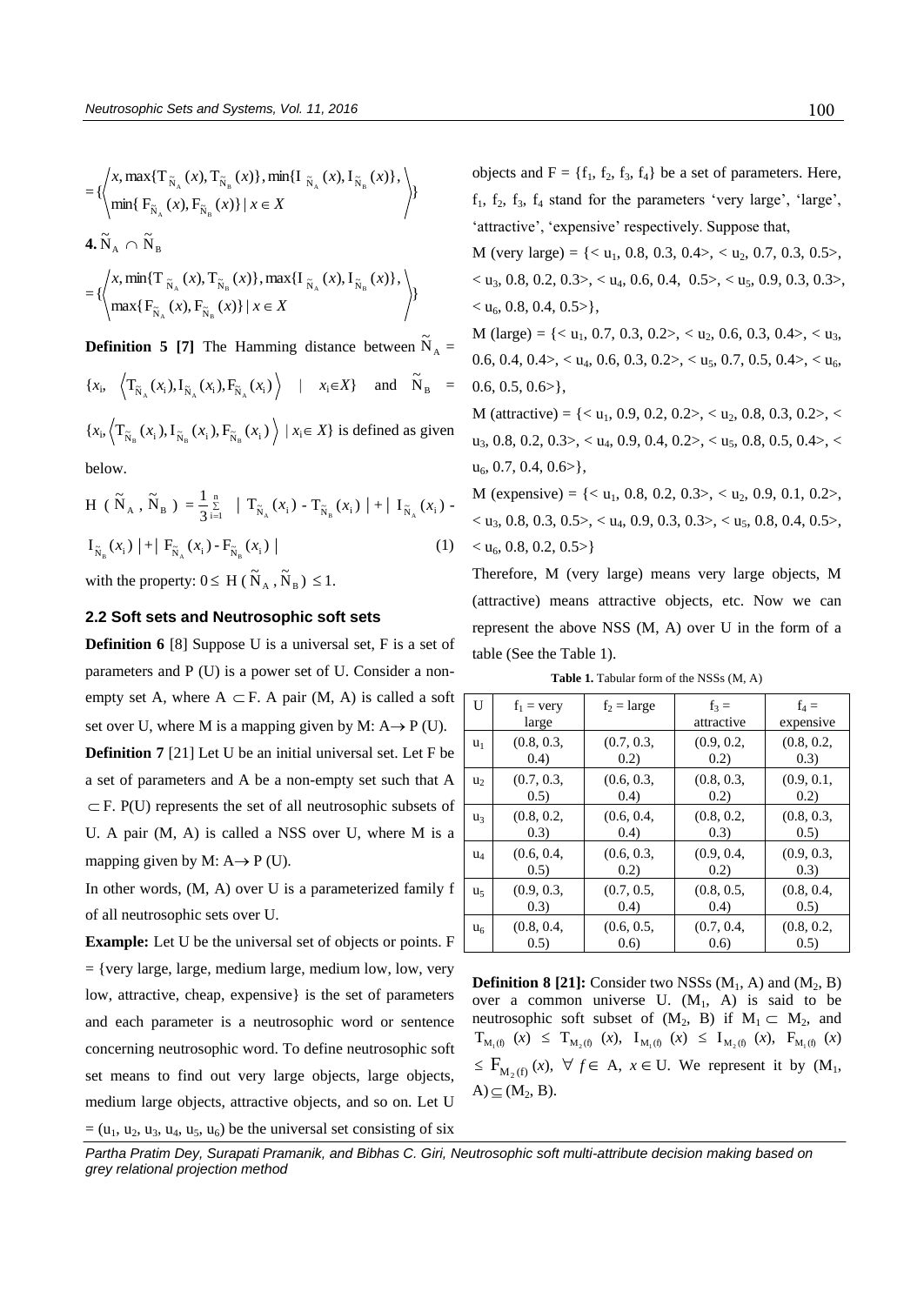**Definition 9 [21]:** Let  $(M_1, A)$  and  $(M_2, B)$  be two NSSs over a common universe U. They are said to be equal i.e.  $(M_1, A) = (M_2, B)$  if  $(M_1, A) \subseteq (M_2, B)$  and  $(M_2, B) \subseteq (M_1, A)$ A).

**Definition 10 [21]:** Consider  $F = \{f_1, f_2, ..., f_q\}$  be a set of parameters. Then, the *NOT* of F is defined by *NOT* F =  ${not f_1, not f_2, ..., not f_q}, where it is to be noted that NOT$ and *not* are different operators.

**Definition 11 [21]:** The complement of a neutrosophic soft set  $(M, A)$  is denoted by  $(M, A)^C$  and is represented as  $(M, A)$  $A$ )<sup>C</sup> = (M<sup>C</sup>, *NOT* A) with  $T_{M^c(g)}(x) = F_{M(f)}(x);$   $I_{M^c(g)}(x)$  $= I_{M(f)}(x)$ ;  $F_{M^C(f)}(x) = T_{M(f)}(x)$ , where  $M^C$ : *NOT* A  $\rightarrow$  P (U).

**Definition 12 [21]:** A NSS (M, A) over a universe U is called a null NSS with respect to the parameter A if  $T_{M(f)}(m) = I_{M(f)}(m) = F_{M(f)}(m) = 0, \forall f \in A, \forall m \in U.$ 

**Definition 13 [21]:** Let  $(M_1, A)$  and  $(M_2, B)$  be two NSSs over a common universe U. The union  $(M_1, A)$  and  $(M_2, B)$ is defined by  $(M_1, A) \cup (M_2, B) = (M, C)$ , where  $C = A$  $\cup$  B and the truth-membership, indeterminacymembership and falsity-membership functions are defined as follows:

$$
T_{M(f)} (m) = T_{M_1(f)} (m), if f \in M_1 - M_2,
$$
  
\n
$$
= T_{M_2(f)} (m), if f \in M_2 - M_1,
$$
  
\n
$$
= max (T_{M_1(f)} (m), T_{M_2(f)} (m)), if f \in M_1 \cap M_2.
$$
  
\n
$$
I_{M(f)} (m) = I_{M_1(f)} (m), if f \in M_1 - M_2,
$$
  
\n
$$
= I_{M_2(f)} (m), if f \in M_2 - M_1,
$$
  
\n
$$
= \frac{I_{M_1(f)} (m) + I_{M_2(f)} (m)}{2} if f \in M_1 \cap M_2.
$$
  
\n
$$
F_{M(f)} (m) = F_{M_1(f)} (m), if f \in M_1 - M_2,
$$
  
\n
$$
= F_{M_2(f)} (m), if f \in M_2 - M_1,
$$
  
\n
$$
= min (F_{M_1(f)} (m), F_{M_2(f)} (m)), if f \in M_1 \cap M_2.
$$

**Definition 14 [21]:** Suppose  $(M_1, A)$  and  $(M_2, B)$  are two NSSs over a common universe U. The intersection  $(M_1, A)$ and  $(M_2, B)$  is defined by  $(M_1, A) \cap (M_2, B) = (N, D)$ ,

where  $D = A \cap$ the truth-membership, indeterminacy-membership and falsity-membership functions of (N, D) are as follows:

$$
T_{N(1)} (m) = min (T_{M_1(1)} (m), T_{M_2(1)} (m)); I_{N(1)} (m)
$$
  
= 
$$
\frac{I_{M_1(1)} (m) + I_{M_2(1)} (m)}{2} ; F_{N(1)} (m) = max (F_{M_1(1)} (m)),
$$
  

$$
F_{M_2(1)} (m)).
$$

# **3 A neutrosophic soft MADM based on grey relational projection method**

Assume  $G = \{g_1, g_2, ..., g_p\}$ ,  $(p \ge 2)$  be a discrete set of alternatives and A ={ $a_1$ ,  $a_2$ , ...,  $a_q$ }, ( $q \ge 2$ ) be a set of choice parameters under consideration in a MADM problem. The rating of performance value of alternative  $g_i$ ,  $i = 1, 2, ..., p$  with respect to the choice parameter  $a_j$ ,  $j = 1$ , 2, ..., q is represented by a tuple  $t_{ij} = (T_{M(a_j)}(g_i), T_{M(a_j)}(g_i))$ ,  $F_{M(a_j)}(g_i)$ , where for a fixed i the value  $t_{ij}$  (i = 1, 2, …, p<sub>i</sub> j  $= 1, 2, ..., q$ ) denotes NSS of all the p objects. Let  $w = \{w_1,$  $w_2, \ldots, w_q$ } be the weight vector assigned for the choice parameters, where  $0 \leq w_j \leq 1$  with  $\sum_{i=1}^{N} w_j = 1$ , but specific value of  $w_j$  is unknown. Now the steps of decision making based on neutrosophic soft information are described as given below.

#### *Step 1. Construction of criterion matrix with SVNSs*

GRA method is appropriate for dealing with quantitative attributes. However, in the case of qualitative attribute, the performance values are taken as SVNSs. The performance values  $t_{\tilde{N}_{ij}}$  ( $i = 1, 2, ..., p, j = 1, 2, ..., q$ ) could be arranged in the matrix called criterion matrix and whose rows are labeled by the alternatives and columns are labeled by the choice parameters. The criterion matrix is presented as follows:

$$
D_{\tilde{N}} = \left\langle t_{\tilde{N}_{ij}} \right\rangle_{p \times q} = \begin{bmatrix} t_{11} & t_{12} & \dots & t_{1q} \\ t_{21} & t_{22} & \dots & t_{2q} \\ \vdots & \vdots & \dots & \vdots \\ t_{p1} & t_{p2} & \dots & t_{pq} \end{bmatrix}
$$

where  $t_{ij} = (T_{ij}, I_{ij}, F_{ij})$  where  $T_{ij}, I_{ij}, F_{ij} \in [0, 1]$  and  $0 \le T_{ij}$  +  $I_{ij}$  +  $F_{ij} \le 3$ , i = 1, 2, ..., p<sub>i</sub> j = 1, 2, ..., q.

#### *Step 2. Determination of weights of the attributes*

In the decision making situation, the decision maker encounters problem of identifying the unknown attributes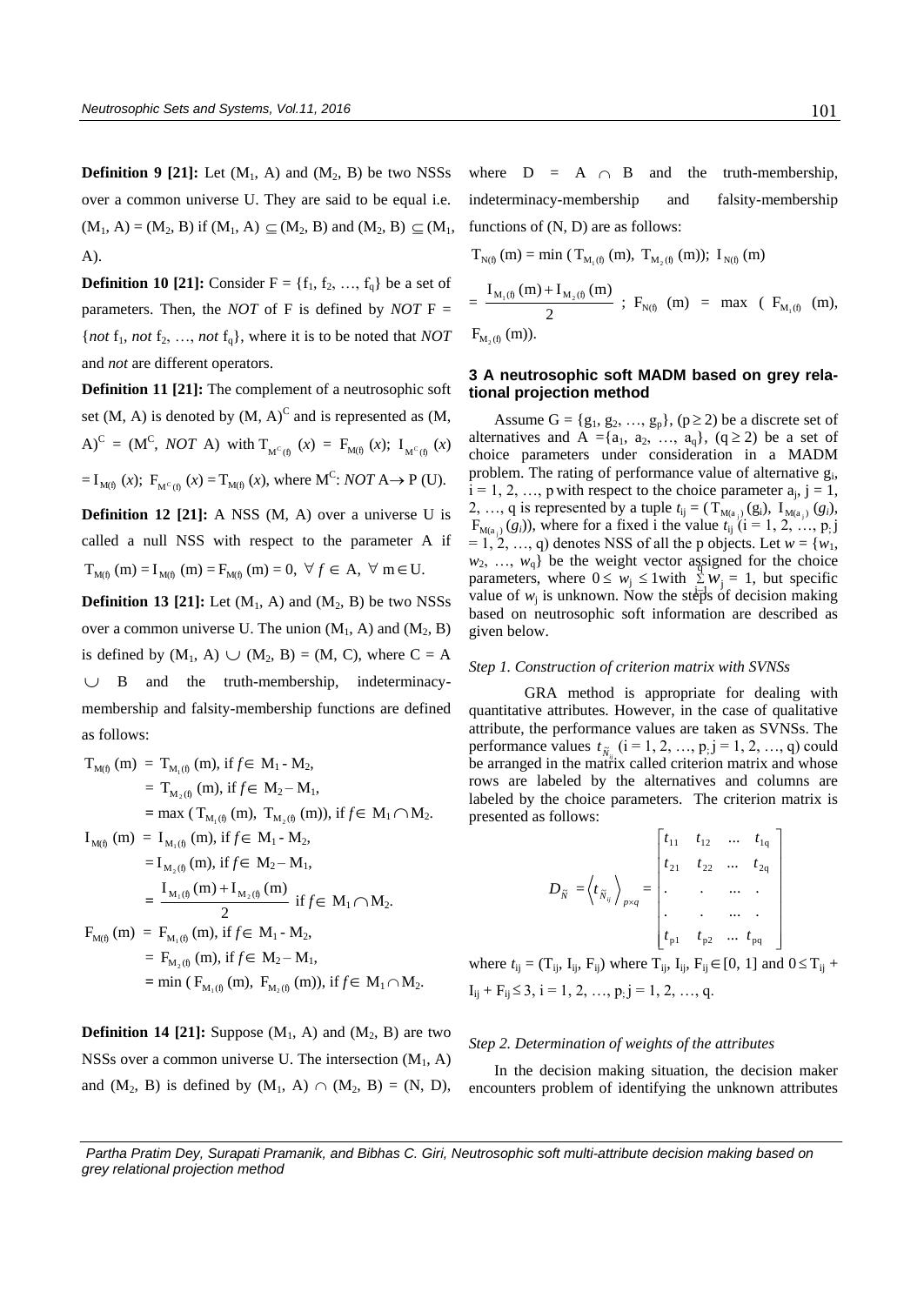weights, where it may happen that the weights of attributes are different. In this paper, we use information entropy method in order to obtain unknown attribute weight. The entropy measure can be used when weights of attributes are dissimilar and completely unknown to the decision maker. The entropy measure [33] of a SVNS  $\tilde{N} =$  ${x, \langle} T_{\tilde{N}}(x), I_{\tilde{N}}(x), F_{\tilde{N}}(x) \rangle$  is defined as given below.  $E_i(\tilde{N}) = 1 - \frac{1}{2} \sum_{i=1}^{p} (T_{\tilde{N}}(x_i) + F_{\tilde{N}}(x_i)) |I_{\tilde{N}}(x_i) - I_{\tilde{N}}^C(x_i)$  $\sum_{i=1}^{p} (T_{\tilde{N}}(x_i) + F_{\tilde{N}}(x_i)) | I_{\tilde{N}}(x_i) - I_{\tilde{N}}^{\tilde{C}}$  $\frac{1}{n} \sum_{i=1}^{p} (T_{\tilde{N}}(x_i) + F_{\tilde{N}}(x_i)) \Big| I_{\tilde{N}}(x_i) - I_{\tilde{N}}^{C}(x_i) \Big|$  $\sum_{i=1}^{p} (T_{\tilde{N}}(x_i) + F_{\tilde{N}}(x_i)) |I_{\tilde{N}}(x_i) -$ (2)

which has the following properties:

(i). E<sub>i</sub>( $\tilde{N}$ ) = 0 if  $\tilde{N}$  is a crisp set and  $I_{\tilde{N}}(x_i) = 0, \forall x \in X$ .

(ii). 
$$
E_i(\tilde{N}) = 0
$$
 if  $\langle T_{\tilde{N}}(x_i), I_{\tilde{N}}(x_i), F_{\tilde{N}}(x_i) \rangle = <0.5, 0.5,$   
0.5>,  $\forall x \in X$ .

(iii).  $E_i(\tilde{N}_1) \le E_i(\tilde{N}_2)$  if  $\tilde{N}_1$  is more uncertain than  $\tilde{N}_2$  i.e.

$$
T_{\tilde{N}_1}(x_i) + F_{\tilde{N}_1}(x_i) \leq T_{\tilde{N}_2}(x_i) + F_{\tilde{N}_2}(x_i)
$$
  
and 
$$
\left| I_{\tilde{N}_1}(x_i) - I_{\tilde{N}_1}^C(x_i) \right| \leq \left| I_{\tilde{N}_2}(x_i) - I_{\tilde{N}_2}^C(x_i) \right|.
$$

(iv). 
$$
E_i(\tilde{N}) = E_i(\tilde{N}^C), \forall x \in X.
$$

Therefore, the entropy value  $E_j$  of the j-th attribute can be obtained as follows:

$$
E_{j} = 1 - \frac{1}{q} \sum_{i=1}^{p} (T_{ij}(x_{i}) + F_{ij}(x_{i})) \Big| I_{ij}(x_{i}) - I_{ij}^{C}(x_{i}) \Big|,
$$
  
(j = 1, 2,..., q). (3)

Here,  $0 \le E_j \le 1$  and according to Hwang and Yoon [34] and Wang and Zhang [35] the entropy weight of the j-th attribute is defined as follows:

$$
w_{j} = \frac{1 - E_{j}}{\sum_{j=1}^{q} E_{j}}, \text{ with } 0 \le w_{j} \le 1 \text{ and } \sum_{j=1}^{q} w_{j} = 1
$$
 (4)

*Step 3. Determination of ideal neutrosophic estimates reliability solution (INERS) and ideal neutrosophic estimates un-reliability solution (INEURS)* 

Dezart [36] proposed the idea of single valued neutrosophic cube. From this cube one can easily obtain ideal neutrosophic estimates reliability solution (INERS) and ideal neutrosophic estimates un-reliability solution (INEURS). An INERS  $P_{\tilde{N}}^+$  $P_{\tilde{N}}^+ = [p_{\tilde{N}}^+$  $\mathrm{p}_{\mathrm{\tilde{N}}_{1}}^{+}$  ,  $\mathrm{p}_{\mathrm{\tilde{N}}}^{+}$  $p_{\tilde{N}_2}^*$  , ...,  $p_{\tilde{N}}^*$  $p_{\tilde{N}_q}^+$  ] is a solution in which every element  $p_{\hat{s}}^*$  $p_{\tilde{N}_j}^+ = \langle T_j^+ , I_j^+ , F_j^+ \rangle,$ where  $T_j^+ = \max_i \{T_{ij}\},$   $T_j^+ = \min_i \{I_{ij}\},$   $F_j^+ = \min_i \{F_{ij}\}\$ in the criteria matrix  $D_{\tilde{N}} = \langle T_{ij}, I_{ij}, F_{ij} \rangle_{p \times q}$  for  $i = 1, 2, ..., p; j =$ 1, 2, ..., q. Also, an INEURS  $P_{\tilde{N}}^ P_{\tilde{N}}^- = [p_{\tilde{N}}^$  $p_{\tilde N_1}^-, p_{\tilde N}^$  $p_{\tilde{N}_2}^-, ..., p_{\tilde{N}}^-\$  $p_{\tilde{N}_q}^-$  ] is a solution in which every element  $p_{\hat{s}}$  $p_{\tilde{N}_j}^- = \langle T_j^-, I_j^-, F_j^- \rangle_{p \times q}$ , where  $T_j^- = \min_i \{T_{ij}\}, I_j^- = \max_i \{I_{ij}\}, F_j^- = \max_i \{F_{ij}\}$  in the criterion matrix  $D_{\tilde{N}} = \langle T_{ij}, I_{ij}, F_{ij} \rangle_{p \times q}$  for  $i = 1, 2, ..., p, j$  $= 1, 2, ..., q$ .

# *Step 4. Grey relational projection method*

# *3.1 Projection method*

**Definition 15 [37, 38]:** Consider  $a = (a_1, a_2, ..., a_q)$  and *b*  $=(b_1, b_2, ..., b_q)$  are two vectors, then cosine of included angle between vectors *a* and *b* is defined as follows:

$$
\text{Cos } (a, b) = \frac{\sum_{j=1}^{q} (a_j b_j)}{\sqrt{\sum_{j=1}^{q} a_j^2} \times \sqrt{\sum_{j=1}^{q} b_j^2}}
$$
(5)

Obviously,  $0 <$  Cos  $(a, b) \le 1$ , and the direction of *a* and *b* is more accordant according to the bigger value of Cos (*a*, *b*).

**Definition 16 [37, 38]:** Let  $a = (a_1, a_2, ..., a_q)$  be a vector, then norm of *a* is given by

$$
\|a\| = \sqrt{\sum_{j=1}^{q} a_j^2}
$$
 (6)

The direction and norm are two important parts of a vector. However, Cos (*a*, *b*) can only compute whether their directions are accordant, but cannot determine the magnitude of norm. Therefore, the closeness degree of two vectors can be defined by the projection value in order to take the norm magnitude and cosine of included angle together.

**Definition 17 [37, 38]:** Let  $a = (a_1, a_2, ..., a_q)$  and  $b = (b_1, a_2, ..., b_q)$  $b_2, \ldots, b_q$  be two vectors, then the projection of vector *a* onto vector *b* is defined as follows:

*Partha Pratim Dey, Surapati Pramanik, and Bibhas C. Giri, Neutrosophic soft multi-attribute decision making based on grey relational projection method*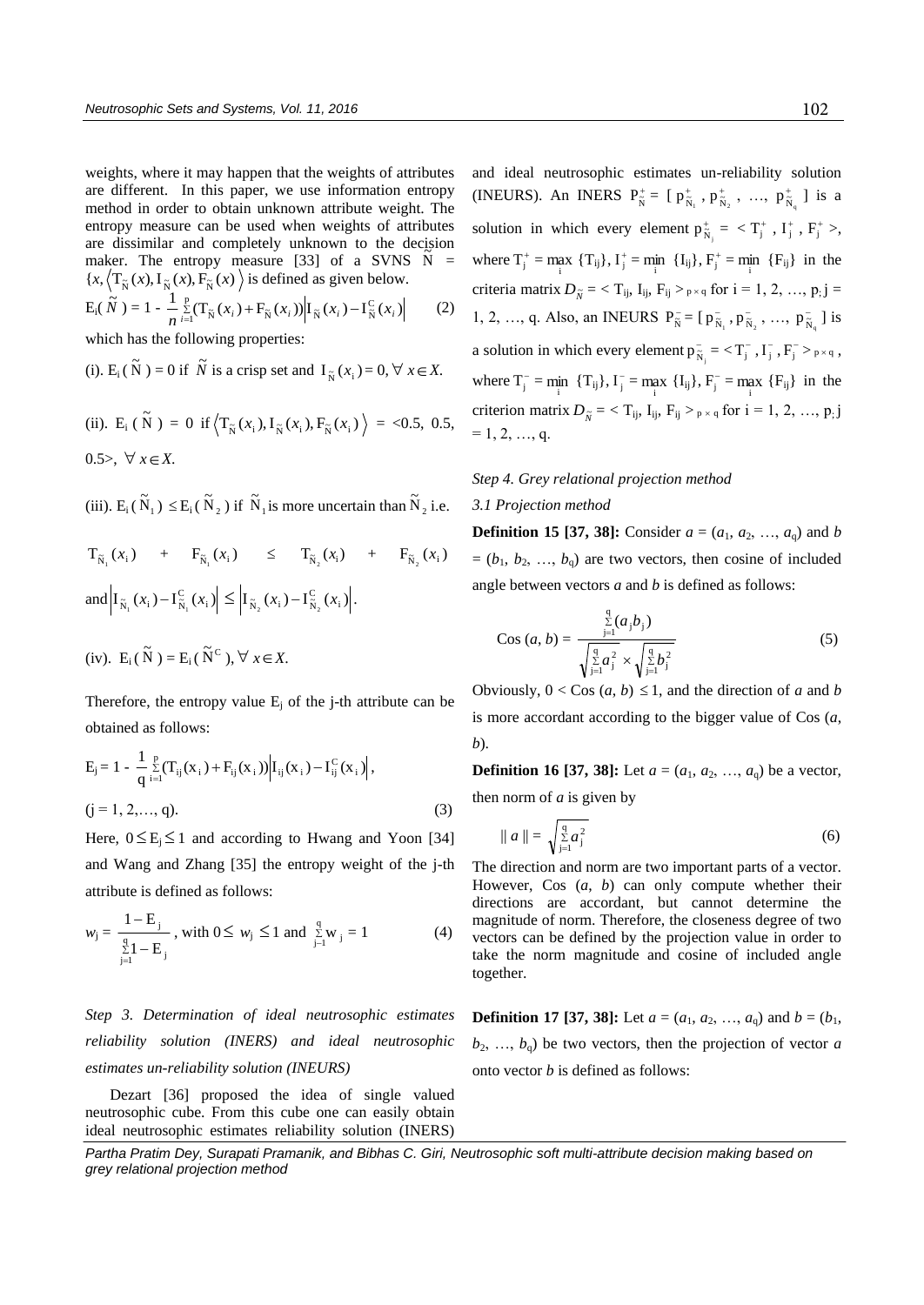$$
Pr (a) = || a || \text{Cos} (a, b) =
$$
\n
$$
\sqrt{\frac{q}{2} a_j^2} \times \frac{\sum\limits_{j=1}^{q} (a_j b_j)}{\sqrt{\sum\limits_{j=1}^{q} a_j^2} \times \sqrt{\sum\limits_{j=1}^{q} b_j^2}} = \frac{\sum\limits_{j=1}^{q} (a_j b_j)}{\sqrt{\sum\limits_{j=1}^{q} b_j^2}}
$$
\n(7)

The bigger the value of *Pr* (*a*) is, the more close the vector *b* to the vector *a* is*.*

#### *3.2 Grey correlation projection method*

The grey correlation projection method is a combination of grey correlation method and projection method. The method is presented in the following steps.

Step-1. The grey relational coefficient of each alternative from INERS is obtained from the following formula:

$$
\zeta_{ij}^+ = \frac{\min_{i} \min_{j} \Omega_{ij}^+ + \sigma \max_{i} \max_{j} \Omega_{ij}^+}{\Omega_{ij}^+ + \sigma \max_{i} \max_{j} \Omega_{ij}^+}
$$
(8)

where  $\Omega_{ij}^+ = d(t_{\tilde{N}_j}^+, p_{\tilde{N}_j}^+)$  $p_{\tilde{N}_j}^{\dagger}$  ) = Hamming distance between t<sub> $\tilde{N}_j$ </sub> and  $p_{\tilde{N}}^+$  $p_{\tilde{N}_j}^*$ ,  $(i = 1, 2, ..., p; j = 1, 2, ..., q)$ .

Also, the grey relational coefficient of each alternative from INEURS is obtained from the formula given below:

$$
\zeta_{ij}^{-} = \frac{\min_{i} \min_{j} \Omega_{ij}^{-} + \sigma \max_{i} \max_{j} \Omega_{ij}^{-}}{\Omega_{ij}^{-} + \sigma \max_{i} \max_{j} \Omega_{ij}^{-}}
$$
(9)

where  $\Omega_{ij}^- = d(t_{\tilde{N}_j}, \tilde{p}_{\tilde{N}_j}^-)$  $p_{\tilde{N}_j}^{\text{-}}$  ) = Hamming distance between t<sub> $\tilde{N}_j$ </sub> and  $p_{\tilde{N}}^$  $p_{\tilde{N}_j}^{\text{-}}$ , (i = 1, 2, ..., p; j = 1, 2, ..., q).

Here,  $\sigma \in [0, 1]$  represents the environmental or resolution coefficient and it is used to adjust the difference of the relation coefficient. Generally, we set  $\sigma = 0.5$ .

Step-2. Grey correlation coefficient matrix  $\zeta^+$  between every alternative and INERS is formulated as given below.

| $\zeta_{11}^+$ | $\zeta_{12}^+$ | ∕⊤<br>∍ 1q      |  |
|----------------|----------------|-----------------|--|
| $\zeta_{21}^+$ | $\zeta_{12}^+$ | $\frac{1}{2}$   |  |
|                |                |                 |  |
|                |                |                 |  |
| $\frac{+}{p}$  | $5^{+}_{12}$   | <sup>p</sup> pq |  |

and correlation coefficient between INERS and INERS is:

 $\zeta_0^+ = (\zeta_{01}^+, \zeta_{02}^+, ..., \zeta_{0q}^+) = (1, 1, ..., 1)$ 

Grey correlation coefficient matrix  $\zeta^-$  between every alternative and INEURS is constructed as follows.

$$
\zeta^{-} = \begin{bmatrix} \zeta_{11}^{-} & \zeta_{12}^{-} & \cdots & \zeta_{1q}^{-} \\ \zeta_{21}^{-} & \zeta_{12}^{-} & \cdots & \zeta_{2q}^{-} \\ \vdots & \vdots & \ddots & \vdots \\ \zeta_{p1}^{-} & \zeta_{12}^{-} & \cdots & \zeta_{pq}^{-} \end{bmatrix}
$$

Similarly, the correlation coefficient between INEURS and INEURS is:

$$
\zeta_0^- = (\zeta_{01}^-, \zeta_{02}^-, \ldots, \zeta_{0q}^-) = (1, 1, \ldots, 1)
$$

Step-3. Weighted neutrosophic grey correlation coefficient matrix *G* between every alternative and INERS is formulated as given below.

$$
G^{+} = \begin{bmatrix} w_1 \zeta_{11}^{+} & w_2 \zeta_{12}^{+} & \dots & w_q \zeta_{1q}^{+} \\ w_1 \zeta_{21}^{+} & w_2 \zeta_{12}^{+} & \dots & w_q \zeta_{2q}^{+} \\ \vdots & \vdots & \vdots & \ddots & \vdots \\ w_1 \zeta_{p1}^{+} & w_2 \zeta_{12}^{+} & \dots & w_q \zeta_{pq}^{+} \end{bmatrix}
$$

The weighted correlation coefficient between INERS and INERS is:

$$
G_0^+ = (w_1 \zeta_{01}^+, w_2 \zeta_{02}^+, ..., w_q \zeta_{0q}^+) = (w_1, w_2, ..., w_q)
$$

Weighted neutrosophic grey correlation coefficient matrix  $G$ <sup>-</sup> between every alternative and INEURS is presented as follows:

$$
G = \begin{bmatrix} w_1 \zeta_{11} & w_2 \zeta_{12} & \dots & w_q \zeta_{1q} \\ w_1 \zeta_{21} & w_2 \zeta_{12} & \dots & w_q \zeta_{2q} \\ \vdots & \vdots & \vdots & \vdots \\ w_1 \zeta_{p1} & w_2 \zeta_{12} & \dots & w_q \zeta_{pq} \end{bmatrix}
$$

and similarly, weighted correlation coefficient between INEURS and INEURS is presented as follows:

$$
G_0^- = (w_1 \zeta_{01}^-, w_2 \zeta_{02}^-, ..., w_q \zeta_{0q}^-) = (w_1, w_2, ..., w_q)
$$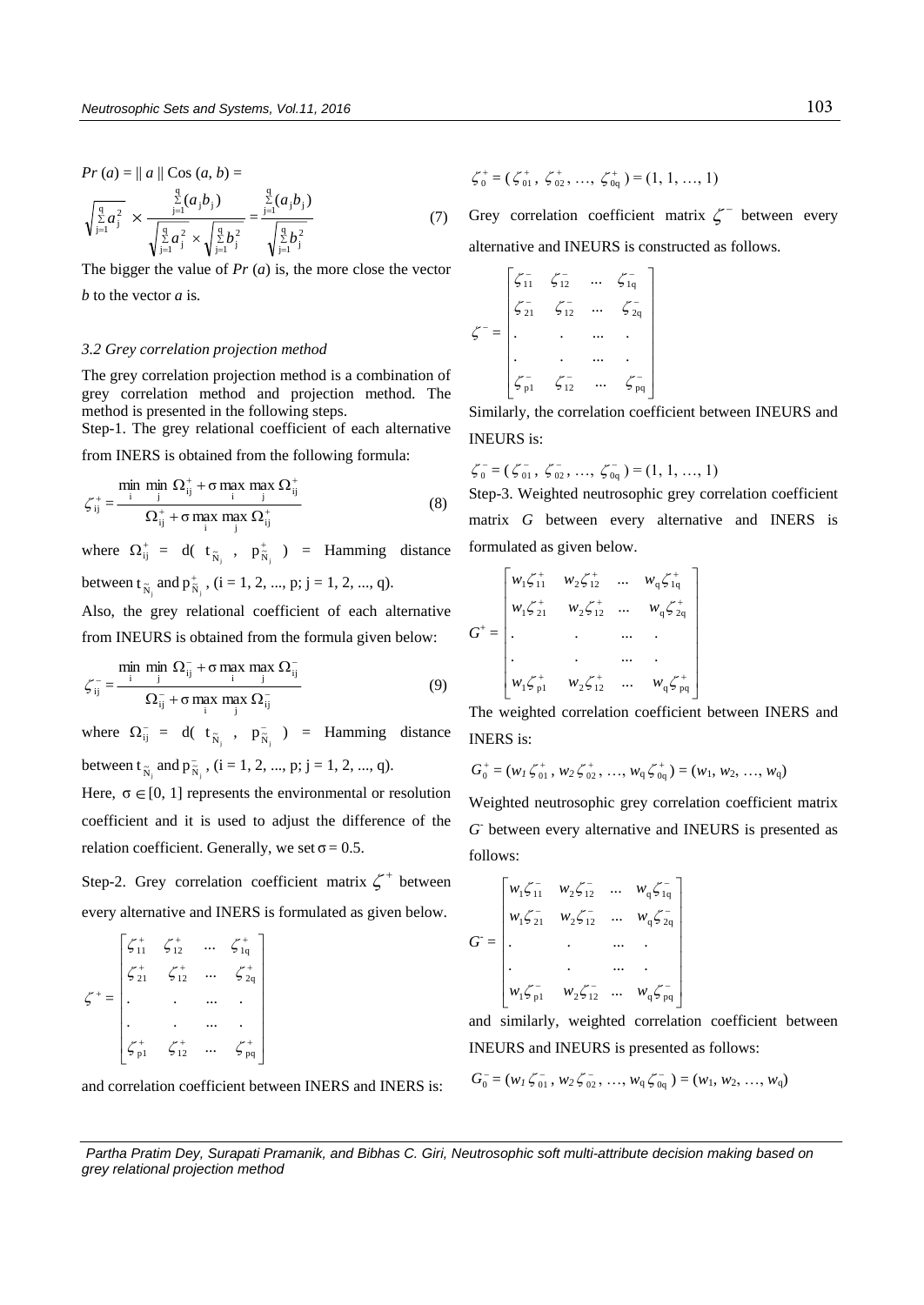Step-4. Calculation of the weighted grey correlation of alternative g<sup>i</sup> onto the INERS can be obtained as:

$$
Pr_{i}^{+} = || G_{i} || Cos (G_{i}, G_{0}^{+}) =
$$
\n
$$
\sqrt{\frac{q}{j}} (w_{j} \zeta_{ij}^{+})^{2} \times \frac{\sum_{j=1}^{q} ((w_{j} \zeta_{ij}^{+}) \times w_{j})}{\sqrt{\sum_{j=1}^{q} (w_{j} \zeta_{ij}^{+})^{2}} \times \sqrt{\sum_{j=1}^{q} w_{j}^{2}}} = \frac{\sum_{j=1}^{q} ((w_{j} \zeta_{ij}^{+}) \times w_{j})}{\sqrt{\sum_{j=1}^{q} w_{j}^{2}}}
$$
\n
$$
= \frac{\sum_{j=1}^{q} (w_{j}^{2} \zeta_{ij}^{+})}{\sqrt{\sum_{j=1}^{q} w_{j}^{2}}}
$$
\n(10)

Similarly, the weighted grey correlation of alternative g<sup>i</sup> onto the INEURS can be obtained as follows:

$$
Pr_{i}^{-} = || G_{i} || Cos (G_{i}, G_{0}^{-}) =
$$
\n
$$
\sqrt{\frac{q}{j}} (w_{j} \zeta_{ij}^{-})^{2} \times \frac{\frac{q}{j-1} ((w_{j} \zeta_{ij}^{-}) \times w_{j})}{\sqrt{\frac{q}{j}} (w_{j} \zeta_{ij}^{-})^{2} \times \sqrt{\frac{q}{j-1} w_{j}^{2}}} = \frac{\frac{q}{j-1} ((w_{j} \zeta_{ij}^{-}) \times w_{j})}{\sqrt{\frac{q}{j}} w_{j}^{2}}
$$
\n
$$
\frac{\frac{q}{2} (w_{j}^{2} \zeta_{ij}^{-})}{\sqrt{\frac{q}{j-1} w_{j}^{2}}} \times (\frac{11}{\sqrt{\frac{q}{j}}})
$$

Step-5. Calculation of the neutrosophic relative relational degree

The ranking order of all alternatives can be obtained according to the value of the neutrosophic relative relational degree. We calculate the neutrosophic relative relational degree by using the following equation

$$
C_{i} = \frac{\mathbf{P} \mathbf{r}_{i}^{+}}{\mathbf{P} \mathbf{r}_{i}^{+} + \mathbf{P} \mathbf{r}_{i}^{-}}, i = 1, 2, ..., p.
$$
 (12)

Rank the alternatives according to the values of  $C_i$ , i = 1, 2, …, p in descending order and choose the alternative with biggest  $C_i$ .

# **4 A numerical example**

We consider the decision making problem for selecting the most suitable house for Mr. X [21]. Let Mr. X desires to select the most suitable house out of *p* houses on the basis of *q* parameters. Also let, the rating of or performance value of the house  $g_i$ ,  $i = 1, 2, ..., p$  with respect to parameter  $a_j$ ,  $j = 1, 2, ..., q$  is represented by  $t_{\tilde{N}_{i_i}} = (T_{G(f_i)}(g_i), I_{G(f_i)}(g_i), F_{G(f_i)}(g_i))$  such that for a fixed  $i, t$  $A = \begin{bmatrix} N_{ij} \\ N_{ij} \end{bmatrix}$  (beautiful, cheap, in good repairing, moderate, denotes neutrosophic soft set of all the  $q$  objects. Let, wooden} be the set of choice parameters. The criterion decision matrix (see Table 2) is presented as follows:

**Table 2.** Tabular form of criterion decision matrix

| U     | beautiful           | cheap                    | in good<br>repairing   | moderate            | wooden                  |
|-------|---------------------|--------------------------|------------------------|---------------------|-------------------------|
| $g_1$ | (0.6, 0.3,<br>(0.8) | (0.5,<br>0.2,<br>(0.6)   | (0.7,<br>(0.3, .4)     | (0.8, 0.5,<br>(0.6) | (0.6, )<br>0.7,<br>0.2) |
| $g_2$ | (0.7,<br>0.2, 0.6   | (0.6,<br>0.3,<br>(0.7)   | (0.7,<br>(0.5, .6)     | (0.6, 0.8,<br>(0.3) | (0.8,<br>0.1.<br>(0.8)  |
| $g_3$ | (0.8,<br>0.3, 0.4   | (0.8,<br>0.5,<br>(0.1)   | (0.3,<br>0.5,<br>(0.6) | (0.7, 0.2,<br>(0.1) | (0.7,<br>0.2,<br>(0.6)  |
| $g_4$ | (0.7, 0.5,<br>(0.6) | (0.6, )<br>0.8,<br>(0.7) | 0.6,<br>(0.7,<br>(0.8) | (0.8, 0.3,<br>(0.6) | (0.8,<br>0.3.<br>(0.8)  |
| $g_5$ | (0.8, 0.6,<br>(0.7) | (0.5,<br>0.6,<br>(0.8)   | (0.8,<br>0.7, 0.6      | (0.7, 0.8,<br>(0.3) | (0.7,<br>0.2,<br>(0.6)  |

The proposed procedure is presented in the following steps.

**Step 1.** Calculation of the weights of the attribute

Entropy value  $E_i$  (j = 1, 2, …, 5) of the j-th attribute can be obtained from the equation (3) as follows:

 $E_1 = 0.576$ ,  $E_2 = 0.556$ ,  $E_3 = 0.74$ ,  $E_4 = 0.564$ ,  $E_5 = 0.24$ . Then the corresponding normalized entropy weights are obtained as given below.

 $w_1 = 0.2155$ ,  $w_2 = 0.2076$ ,  $w_3 = 0.2763$ ,  $w_4 = 0.2111$ ,  $w_5 = 0.2005$ 0.0895, where  $\sum_{i=1}^{8} w_i = 1$ .

Step 2. Calculation of INERS and INEURS

The INERS ( $P_{\tilde{N}}^+$  $P_{\tilde{N}}^+$ ) and INEURS ( $P_{\tilde{N}}^ P_{\tilde{N}}^-$ ) of the decision matrix are shown as follows:

 $^{+}$  $P_{\tilde{N}}^{+}$  = < (0.8, 0.2, 0.4); (0.8, 0.2, 0.1); (0.8, 0.3, 0.4); (0.8,  $(0.\overline{2}, 0.1); (0.8, 0.1, 0.2)$ 

- $P_{\tilde{N}}^-$  = < (0.6, 0. 6, 0.8); (0.5, 0.8, 0.8); (0.3, 0.7, 0.8); (0.6,  $(0.8, 0.6); (0.6, 0.7, 0.8)$ 

**Step 3.** Determine the grey relational coefficient of each alternative from INERS and INEURS

The grey relational coefficient of each alternative from INERS can be determined as follows:

|  | $\zeta_{ij}^{+} = \begin{bmatrix} 0.571 & 0.532 & 1.000 & 0.532 & 0.532 \\ 0.799 & 0.500 & 0.665 & 0.470 & 0.615 \\ 1.000 & 0.799 & 0.500 & 1.000 & 0.615 \\ 0.615 & 0.380 & 0.532 & 0.615 & 0.532 \\ 0.571 & 0.380 & 0.615 & 0.500 & 0.615 \end{bmatrix}$ |  |  |
|--|------------------------------------------------------------------------------------------------------------------------------------------------------------------------------------------------------------------------------------------------------------|--|--|

Similarly, the neutrosophic grey relational coefficient of each alternative from INEURS can be obtained as given below.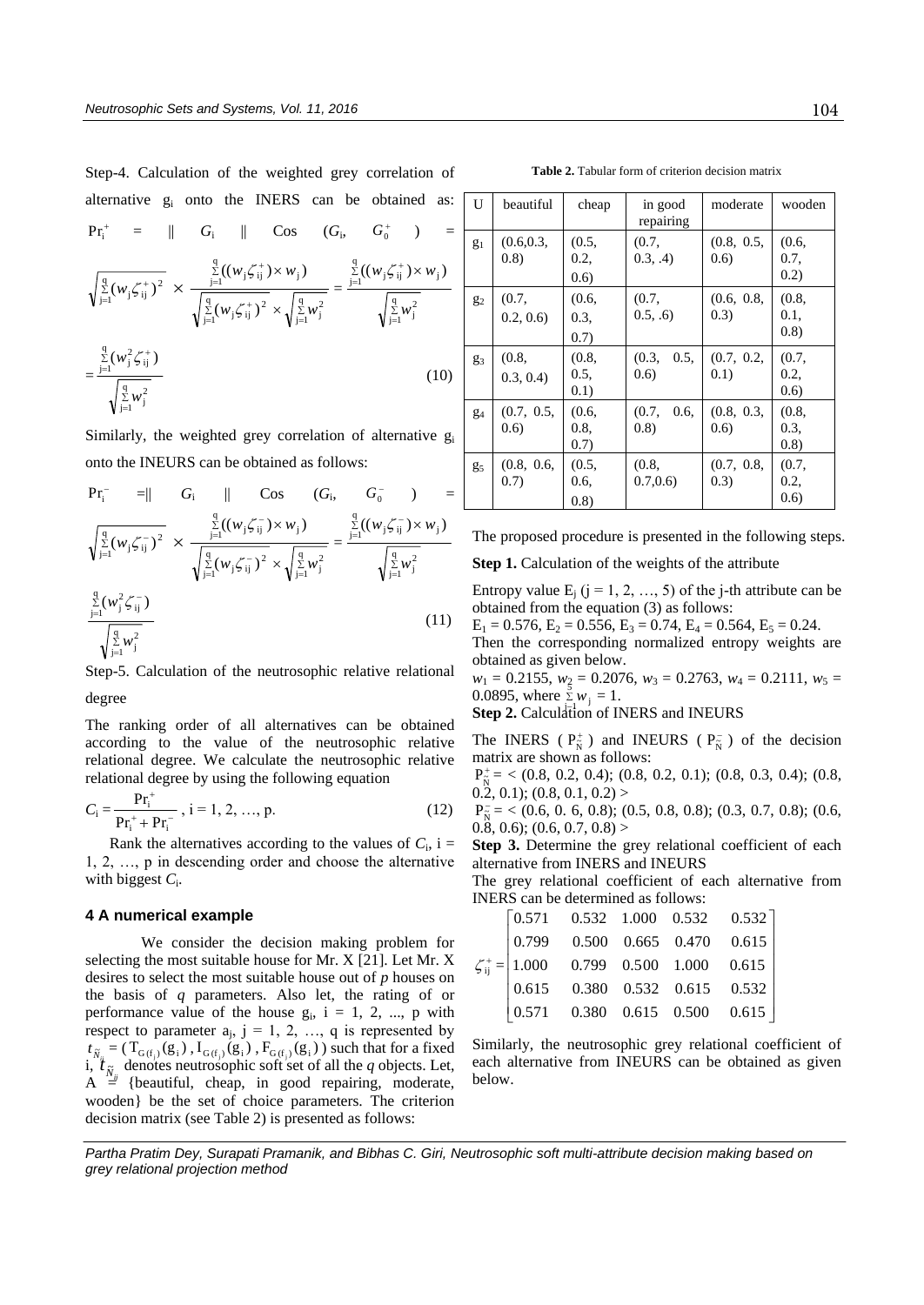| $\left\lceil 1.000 \right\rceil$ | 0.516 0.405 |       | 0.650 | 0.599 |
|----------------------------------|-------------|-------|-------|-------|
| 0.555                            | 0.555       | 0.516 | 0.788 | 0.516 |
| $\zeta_{ii}^- = 0.483$           | 0.384       | 0.714 | 0.405 | 0.516 |
| 0.714                            | 0.880       | 0.650 | 0.555 | 0.599 |
| 1.000                            | 0.880       | 0.555 | 0.714 | 0.516 |

**Step 4.** Calculation of the weighted grey correlation projection

Calculation of the weighted grey correlation projection of alternative g<sup>i</sup> onto the INERS and INEURS can be obtained from the equations (10) and (11) respectively as follows:

 $Pr_1^+ = 0.1538$ ,  $Pr_2^+ = 0.1353$ ,  $Pr_3^+ = 0.1686$ ,  $Pr_4^+ = 0.1172$ ,  $Pr_5^+ = 0.117$ ;

 $Pr_1^-$  = 0.1333,  $Pr_2^-$  = 0.1283,  $Pr_3^-$  = 0.1157,  $Pr_4^-$  = 0.1502,  $Pr_5^- = 0.1627.$ 

**Step 5.** Calculate the grey relative relational degree

We compute the grey relative relational degree by using equation (12) as follows:

 $C_1 = 0.5357, C_2 = 0.5133, C_3 = 0.5930, C_4 = 0.4188, C_5 =$ 0.4183.

**Step 6.** The ranking order of the houses can be obtained according to the value of grey relative relational degree. It is observed that  $C_3 > C_1 > C_2 > C_4 > C_5$  and so the highest value of grey relative relational degree is  $C_3$ . Therefore, the house  $g_3$  is the best alternative for Mr. X.

**Note:** We now compare our proposed method with the method discussed by Maji [21]. Maji [21] first constructed the comparison matrix and then computed the score  $S_i$  of  $g_i$ ,  $\forall$  i. The preferable alternative is selected based on the maximum score of *S*<sup>i</sup> . The ranking order of the houses is given by  $g_5 > g_3 > g_4 > g_1 > g_2$ . In the present paper, a neutrosophic soft MADM problem through grey correlation projection method is proposed with unknown weights information. The ranking of alternatives are determined by the relative closeness to INERS which combines grey relational projection values from INERS and INEURS to each alternative. The ranking order of the houses is presented as  $g_3 > g_1 > g_2 > g_4 > g_5$ . However, if he rejects the house  $h_3$ for any reason, his next preference will be  $g_1$ .

### **5 Conclusion**

In this paper, we have presented a new approach for solving neutrosophic soft MADM problem based on GRP method with unknown weight information of the choice parameters. The proposed approach is a hybrid model of neutrosophic soft sets and GRP method where the choice parameters are represented in terms of single valued neutrosophic information. The weights of the parameters are determined by using information entropy method. In the proposed approach, grey relative relational degrees of all alternatives are calculated in order to rank the alternatives and then the most suitable option is selected. An illustrative example for house selection is provided in order to verify the practicality and effectiveness of the proposed approach. We hope that that the proposed approach can be effective in dealing with different MADM problems such as cluster analysis, image processing, medical diagnosis, pattern recognition, object selection.

In the future, we shall investigate generalized neutrosophic soft GRP, interval neutrosophic soft GRP, intuitionistic soft GRP methods for practical MADM problems.

#### **References**

- [1] L. A. Zadeh. Fuzzy sets. Information and Control, 8 (1965), 338-353.
- [2] K. T. Atanassov. Intuitionistic fuzzy sets. Fuzzy Sets and Systems, 20 (1986), 87-96.
- [3] F. Smarandache. A unifying field of logics. Neutrosophy: Neutrosophic probability, set and logic. American Research Press, Rehoboth, 1998.
- [4] F. Smarandache. Linguistic paradoxes and tautologies. Libertas Mathematica, University of Texas at Arlington, IX (1999), 143-154.
- [5] F. Smarandache. Neutrosophic set a generalization of intuitionistic fuzzy sets. International Journal of Pure and Applied Mathematics, 24 (3) (2005), 287-297.
- [6] F. Smarandache. Neutrosophic set a generalization of intuitionistic fuzzy set. Journal of Defence Resources Management, 1 (1) (2010), 107-116.
- [7] H. Wang, F. Smarandache, Y. Q. Zhang, and R. Sunderraman. Single valued neutrosophic sets. Multispace and Multistructure, 4 (2010), 410-413.
- [8] D. Molodtsov. Soft set theory first results. Computers and Mathematics with Applications, 37 (1999), 19-31.
- [9] P. K. Maji, A. R. Roy, and R. Biswas. An application in soft sets in a decision making problem. Computers and Mathematics with Applications, 44 (2002), 1077-1083.
- [10] P. K. Maji, R. Biswas, and A. R. Roy. Soft set theory. Computers and Mathematics with Applications, 45 (2003), 555- 562.
- [11] M. I. Ali, F. Feng, X. Liu, W. K. Min, and M. Shabir. On some new operations in soft set theory. Computers and Mathematics with Applications, 57 (2009), 1547-1553.
- [12] C. F. Yang. A note on "Soft Set Theory" [Comput. Math. Appl. 45 (4–5) (2003) 555–562]. Computers and Mathematics with Applications, 56 (2008), 1899-1900.
- [13] P. K. Maji, R. Biswas, and A. R. Roy. Fuzzy soft sets. The Journal of Fuzzy Mathematics, 9 (2001), 589-602.
- [14] P. K. Maji, R. Biswas, and A. R. Roy. Intuitionistic fuzzy soft sets. The Journal of Fuzzy Mathematics, 9 (3) (2001), 677-692.
- [15] W. Xu, J. Ma, S. Wang, and G. Hao. Vague soft sets and their properties. Computers and Mathematics with Applications, 59 (2010), 787-794.